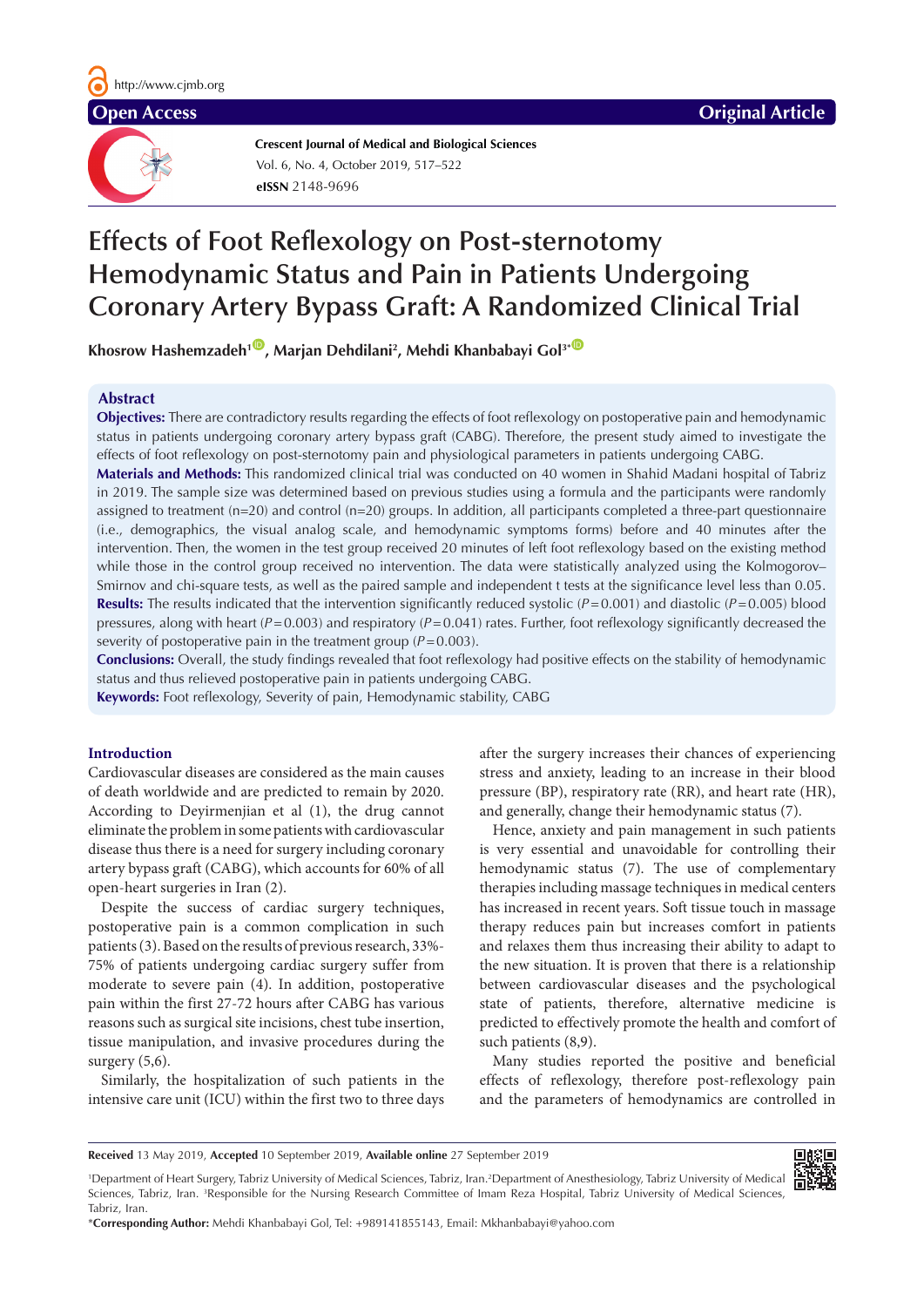the patients after CABG (9-12). However, Ernst found no convincing evidence in this regard in his review study (13). Pain management after CABG and hemodynamic stability in patients with cardiovascular disease are very sensitive, and pain control has positive effects on surgical outcomes. Accordingly, the present study evaluated the foot reflexology on post-sternotomy pain and physiological indices in patients undergoing CABG.

#### **Materials and Methods**

The current randomized clinical trial was performed at Shahid Madani hospital of Tabriz from January 30 to May 10, 2019. The inclusion criteria were females aged 40-80 years, complete consciousness, and full foot health, especially of the soles of the feet. Further, the exclusion criteria included affliction with peripheral arterial disease in the foot, blood disorders and thrombocytopenia, severe complications from the surgery as follows.

- Severe bleeding (more than 400 mL in an hour or more than 200 mL/h for 4 consecutive hours);
- A history of diabetes for more than 10 years;
- The implantation of an artificial cardiac pacemaker; Bradycardia (less than 50 beats per minute) or low BP
- (lower than 90.35 mm Hg); The use of sedatives or analgesics three hours before the intervention;
- Drug, sedative, or alcohol addiction;
- Development of postoperative cognitive or neurological disorders such as stroke.

Likewise, the sample size was calculated considering the results of previous similar studies in this field and using a sample size formula. Therefore, the sample size of 40 was selected (20 in each of the treatment and control groups) given the 0.05 level of significance and the statistical power of 0.08 (14,15). The participants were selected using a purposive sampling technique and were then randomly assigned to two groups utilizing a random number table (the random assignment was conducted by a statistician).

After visiting the participants, the researcher completed consent forms and demographic forms (including data about age, marital status, and the history of hypertension and diabetes) for all participants through conducting interviews. Then, the participants in the test group were briefed on foot reflexology and were assured that this method would not have any complication or interference with their routine treatment. In addition, the visual analog scale, applied for measuring the intensity of pain after surgery, was explained to all the participants in a simple and understandable language.

On the second day after the surgery, the assistant researcher (a trained physiotherapist) visited the ICU to measure and record the severity of pain and hemodynamic parameters (i.e., systolic BP, diastolic BP, HR, and RR) in patients after the extubation (which was performed three hours after surgery) and stabilization of their hemodynamic status (hemodynamic changes of less than

20%). Next, massage therapy was performed in silence without any conversation with the patient. The masseuse took off her watch and jewelry and washed her hands, sat in a comfortable seat at the foot of the patient's bed, and applied a lubricant cream (a transparent water-based product free of salt, alcohol, and essence that caused no allergy and had no therapeutic value) to the patient's left foot for one minute. Then, the left foot sole was massaged for 15 minutes. It began with massaging the place where the toes are connected to the rest of the foot below the third toe line by the heel of the hand from the center of the foot outwards. The solar plexus reflex point, where the foot meets the foot arch, was then pressed and massaged using both tips of the thumbs by rotational motions from the center of the foot outwards for 30 seconds. Finally, the center of the foot sole was massaged by the thumb through rotational motions with tolerable pressure so that it would not annoy the patient. The massage lasted 20 minutes. According to the principles of foot reflexology, the left areas of the body correspond to the reflex points of the left foot and hand while the right areas of the body react to the reflex points of the right foot and hand. Hence, it is necessary to stimulate the reflexes of the left foot or the left hand to reduce the pain related to the heart, which is located on the left side of the body, which is the reason for using the left foot reflexology in this study. The severity of pain and hemodynamic parameters of participants were once again measured and recorded 20 minutes after the massage therapy since the effects of foot reflexology reach their highest level 20 minutes after the massage. Those in the control group received no massage, and their hemodynamic status was measured three hours after extubation and 40 minutes later (15, 16). The researcher and the statistician were blind to the type of grouping of the patients and their group. In addition, the attrition rate during the study was equal to zero.

The participants and their first-degree relatives were briefed on the research objectives and procedures, and a written consent form was obtained from these individuals. They were also assured that the participants could discontinue the study at any stage of the research. Moreover, the ICU nurses were asked to avoid interrupting the patients' routine activities.

The data were statistically analyzed utilizing the Kolmogorov–Smirnov and chi-square tests in addition to the paired sample and independent *t* tests in SPSS-19. A *P*  value of 0.05 was considered statistically significant.

### **Results**

A total of 40 out of 63 identified patients met the inclusion criteria and thus were selected for the study. The participants were equally divided into treatment and control groups. Those in the treatment group participated in the intervention program. It is noteworthy that the attrition rate was zero throughout the study (Figure 1).

The normality of data distribution was assessed by the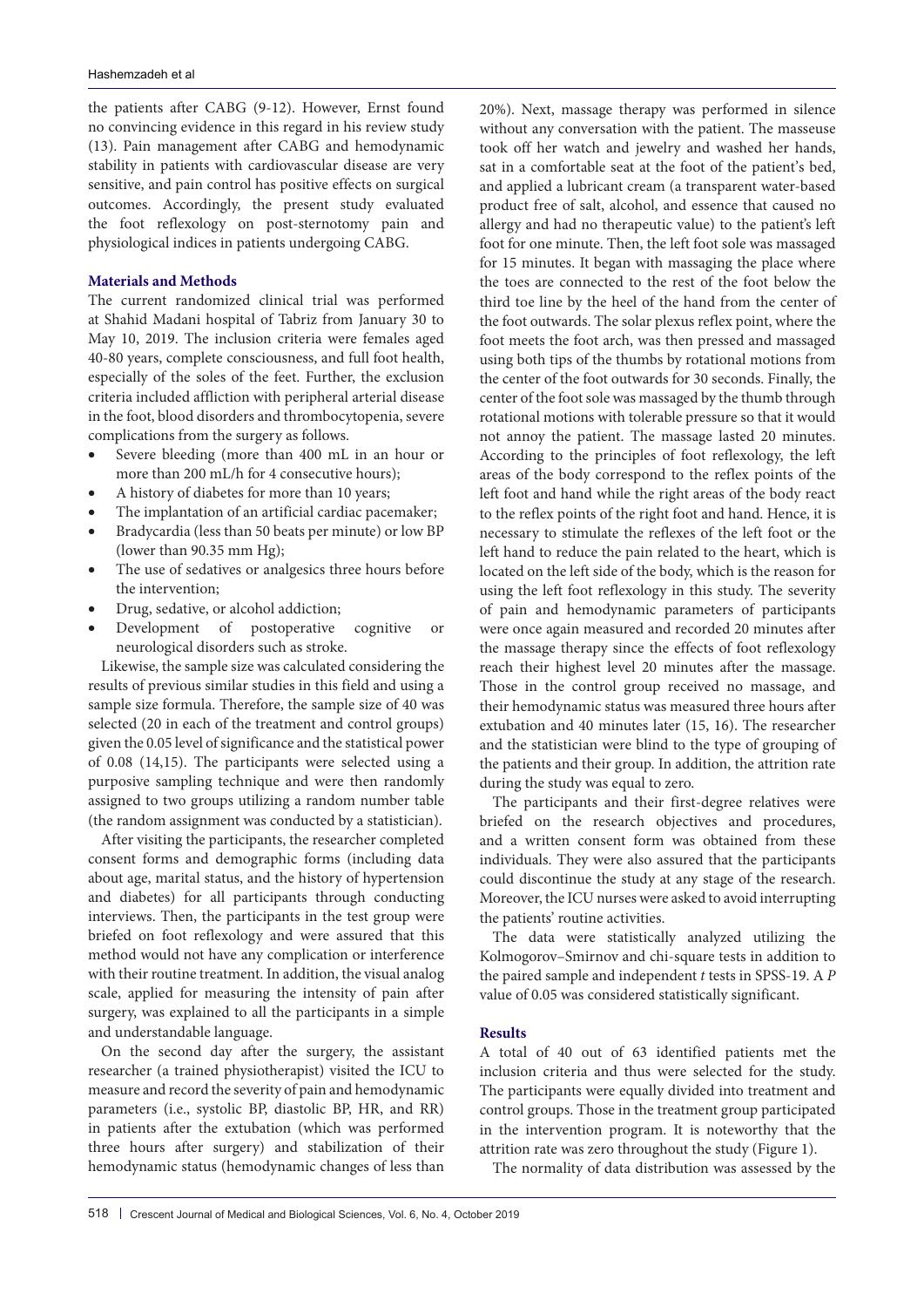

Figure 1. The Flow Chart of the Recruitment and Retention of Participants.

Kolmogorov-Smirnov test and the results showed that the data followed a normal distribution (*P*<0.05). The data were then analyzed using parametric tests and the results were as follows.

The mean age of the participants was 57.29±8.52 and 56.11±8.01 years in treatment and control groups. In addition, there were no significant differences between the two groups with respect to a history of hypertension  $(P=0.001)$  and diabetes  $(P=0.303)$ , the details of which are provided in Table 1.

There was no significant difference between the treatment and control groups in terms of pre-intervention systolic BP  $(P=1.00)$ , but a significant difference was observed between them after the intervention (*P*=0.041). Moreover, there was a significant difference  $(P=0.001)$ between pre- and post-intervention scores regarding systolic BP in the treatment group (Table 2).

However, no significant difference was found between the treatment and control groups regarding pre-intervention

diastolic BP (*P*=1.00) while a significant difference was observed between them after the intervention (*P*=0.044). In addition, there was a significant difference  $(P=0.005)$ between pre- and post-intervention scores for diastolic BP in the treatment group (Table 3).

Contrarily, the results indicated no significant difference between treatment and control groups respecting HR before the intervention  $(P=1.00)$  whereas a significant difference was detected between them after the intervention  $(P=0.03)$ . Similarly, there was a significant difference (*P*=0.003) between pre- and post-intervention HR in the treatment group (Table 4).

As regards the RR, there was no significant difference between treatment and control groups before the intervention  $(P=0.315)$ . However, a significant difference was observed between the two groups after the intervention  $(P=0.001)$ . In addition, there was a significant difference (*P*=0.041) between pre- and post-intervention RR in the treatment group (Table 5).

|  | Table 1. Demographic Information of the Participants |  |  |  |
|--|------------------------------------------------------|--|--|--|
|--|------------------------------------------------------|--|--|--|

| <b>Variables</b>        | Groups $(N=40)$    | <b>Test Result</b> |                                      |
|-------------------------|--------------------|--------------------|--------------------------------------|
|                         | Treatment $(n=20)$ | Control $(n=20)$   |                                      |
| Age in year (Mean±SD)   | $57.29 \pm 8.52$   | $56.11 \pm 8.01$   | $t = -0.80^{\circ}$ , df=50, P=0.911 |
| Marital status (N)      |                    |                    | $\chi^2 = 0.000^{**}$ ,              |
| Married                 | $16(80\%)$         | 15(75%)            | $df=1$ ,                             |
| Widow                   | $4(20\%)$          | 5(25%)             | $P=1$                                |
| History of BP (N)       |                    |                    | $\chi^2$ =0.000 <sup>**</sup>        |
| Have                    | 18 (90%)           | 17(85%)            | $df=1$                               |
| Not have                | $2(10\%)$          | 3(15%)             | $P=0.001$                            |
| History of diabetes (N) |                    |                    |                                      |
| Have                    | $14(70\%)$         | 15(75%)            | $df=1$ ,                             |
| Not have                | $6(30\%)$          | 5(25%)             | $P=0.303$                            |
|                         |                    |                    | $\chi^2$ =0.000 <sup>**</sup> ,      |

\* Independent *t* test; \*\*Chi-square test.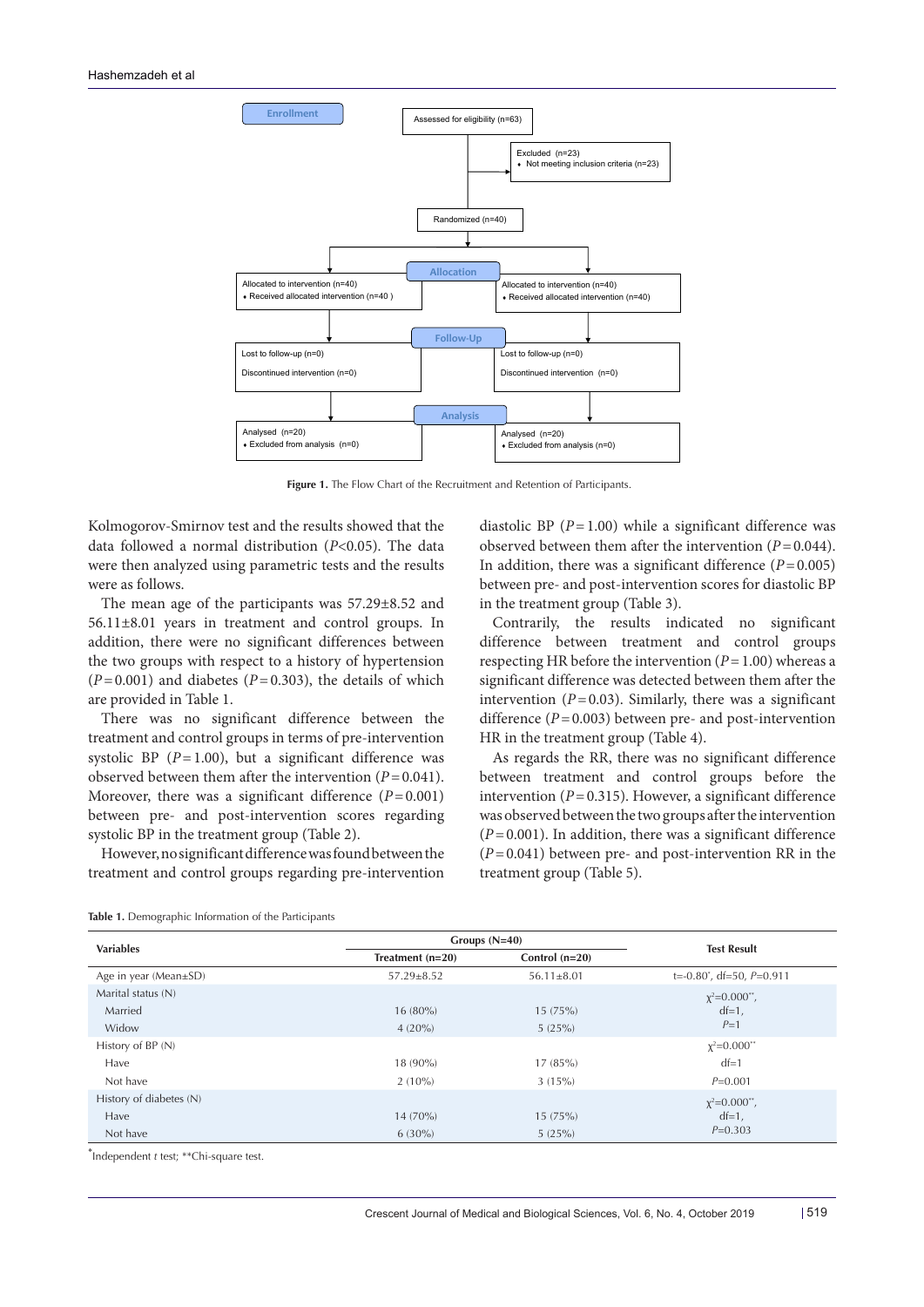#### Hashemzadeh et al

| Table 2. Comparison of Mean Systolic Blood Pressure Before and After Foot Reflexology in Treatment and Control Groups |  |
|-----------------------------------------------------------------------------------------------------------------------|--|
|-----------------------------------------------------------------------------------------------------------------------|--|

| Group                     | <b>Before Treatment</b><br>$(Mean \pm SD)$ | <b>After Treatment</b><br>$(Mean \pm SD)$ | <b>Paired Sample T Test</b>   |
|---------------------------|--------------------------------------------|-------------------------------------------|-------------------------------|
| Treatment $(n=20)$        | $110.25 \pm 10.25$                         | $100.15 \pm 10.10$                        | $t=5.25$ , df=25, P=0.001     |
| Control $(n=20)$          | $110.25 \pm 10.30$                         | $110.50\pm10.35$                          | $t = -0.612$ , df=25, P=0.901 |
| Independent t test result | $t=0.00$ , df=50, P=1.00                   | $t = -2.50$ , df=50, P=0.41               |                               |

|  | Table 3. Comparison of Mean Diastolic Blood Pressure Before and After Foot Reflexology in Treatment and Control Groups |  |  |  |
|--|------------------------------------------------------------------------------------------------------------------------|--|--|--|
|  |                                                                                                                        |  |  |  |

| Group                     | <b>Before Treatment</b><br>$(Mean \pm SD)$ | <b>After Treatment</b><br>$(Mean \pm SD)$ | <b>Paired Sample T Test</b> |
|---------------------------|--------------------------------------------|-------------------------------------------|-----------------------------|
| Treatment $(n=20)$        | $70.25 + 8.11$                             | $60.10 \pm 5.75$                          | $t=0.00$ , df=25, P=0.955   |
| Control $(n=20)$          | $9.85 + 70.25$                             | $70.20 \pm 7.60$                          | t=2.50, df=25, $P=0.005$    |
| Independent t test result | $t=0.00$ , df=50, P=1.00                   | $t = -2.50$ , df=50, P=0.44               |                             |

**Table 4.** Comparison of the Mean Heart Rate Before and After Foot Reflexology in Treatment and Control Groups

| Group                     | <b>Before Treatment</b><br>$(Mean \pm SD)$ | <b>After Treatment</b><br>$(Mean \pm SD)$ | <b>Paired Sample T Test</b>  |
|---------------------------|--------------------------------------------|-------------------------------------------|------------------------------|
| Treatment $(n=20)$        | $90.25 + 8.11$                             | $81.75 \pm 11.75$                         | $t=4.50$ , df=25, P=0.003    |
| Control $(n=20)$          | $90.50 + 12.25$                            | $91.25 \pm 11.50$                         | $t = -1.41$ , df=25, P=0.191 |
| Independent t test result | $t=0.00$ , df=50, P=1.00                   | $t = -0.711$ , df=50, P=0.03              |                              |

**Table 5.** Comparison of the Mean Respiratory Rate Before and After Foot Reflexology in Treatment and Control Groups

| Group                     | <b>Before Treatment</b><br>$(Mean \pm SD)$ | <b>After Treatment</b><br>$(Mean \pm SD)$ | <b>Paired Sample T Test</b>  |
|---------------------------|--------------------------------------------|-------------------------------------------|------------------------------|
| Treatment $(n=20)$        | $18.25 \pm 3.25$                           | $21.75 \pm 3.25$                          | $t=0.001$ , df=25, P=0.001   |
| Control $(n=20)$          | $21.50 + 5.20$                             | $22.15 + 4.50$                            | $t = -1.33$ , df=25, P=0.315 |
| Independent t test result | $t=0.211$ , df=50, P=0.094                 | $t = -0.060$ , df=50, P=0.041             |                              |

**Table 6.** Comparison of the Mean Severity of Pain Before and After Foot Reflexology in Treatment and Control Groups

| Group                     | <b>Before Treatment</b><br>$(Mean \pm SD)$ | <b>After Treatment</b><br>$(Mean \pm SD)$ | Paired Sample T Test       |
|---------------------------|--------------------------------------------|-------------------------------------------|----------------------------|
| Treatment $(n=20)$        | $5.25 + 1.20$                              | $3.15 \pm 1.55$                           | $t=0.001$ , df=25, P=0.001 |
| Control $(n=20)$          | $5.08 + 1.20$                              | $4.91 + 1.85$                             | t=-1.33, df=25, $P=0.228$  |
| Independent t test result | $t = -1.211$ , df=50, P=0.094              | $t=0.055$ , df=50, P=0.003                |                            |

As shown in Table 6, the results demonstrated that there was no significant difference between treatment and control groups regarding the severity of pain (*P*=0.228). Contrarily, a significant difference was found between them after the intervention  $(P=0.001)$ . Likewise, there was a significant difference between pre- and postintervention severity of pain in the treatment group  $(P=0.003)$ .

#### **Discussion**

The present study investigated the effects of foot reflexology on post-sternotomy pain and physiological parameters in patients undergoing CABG. The findings indicated that foot reflexology tangibly improved the hemodynamic status and reduced pain in patients.

The results regarding the reduced systolic and diastolic BP after foot reflexology in this study is consistent with the findings of Moeini et al (17), Kaur et al (18), and Eguchi et al (19). In contrast, Song et al (20) reported that foot reflexology had no positive effect on systolic and diastolic BP. These contradictory results can be attributed to the differences in intervention programs and the sample size. Although the mechanism of foot reflexology is not clearly known, relaxation and stress relief may be effective in lowering BP.

The study findings also demonstrated that foot reflexology had positive effects on reducing HR and RR. These results are in line with those of previous studies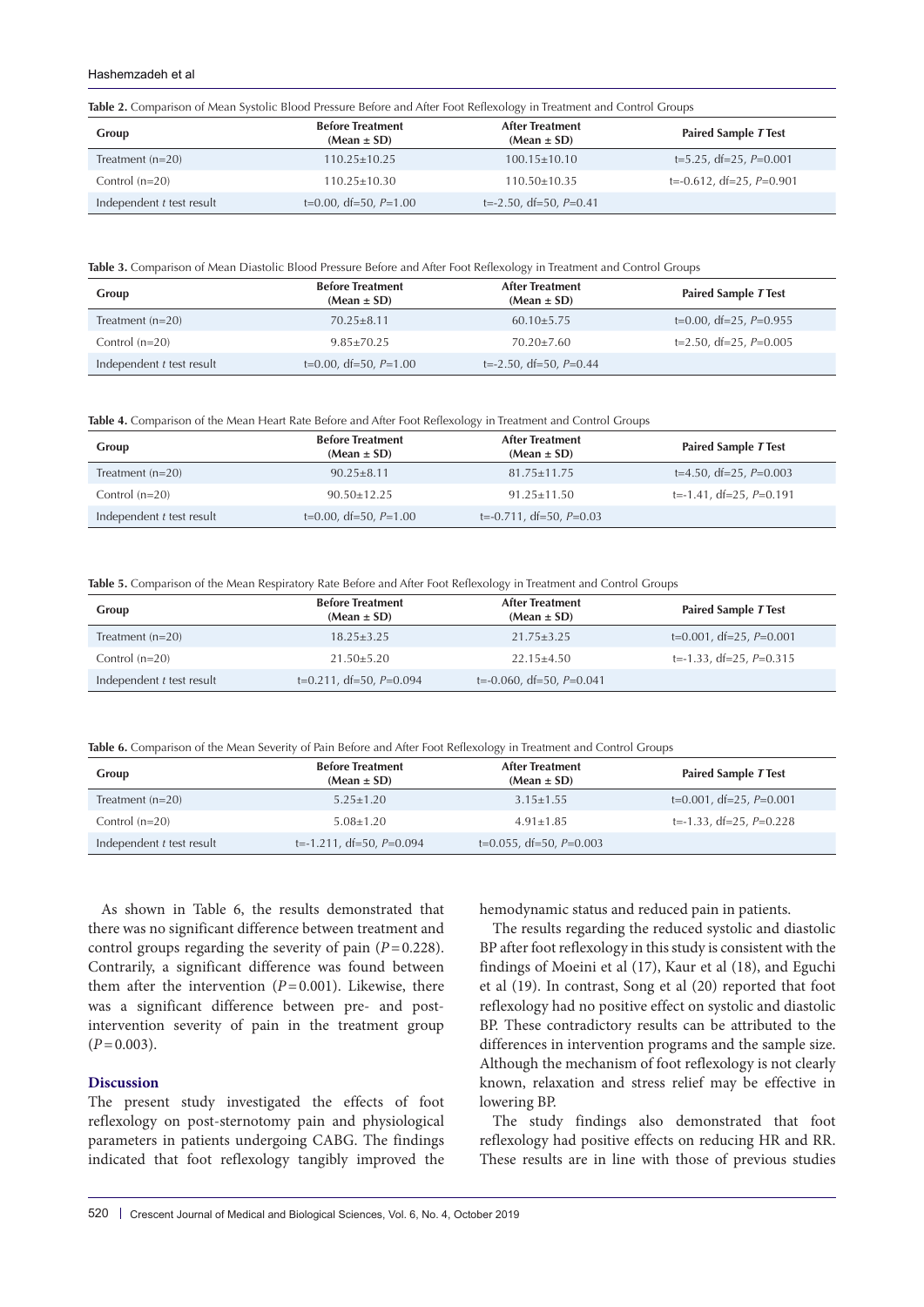(21,22). It seems that foot reflexology creates a relaxation effect that reduces HR and stabilizes RR.

Consistent with the findings of previous research (15), foot reflexology reduced the severity of pain in the current study. The precise mechanism of foot reflexology is not clear, but some of the theories, that explain how this technique functions, include the gate control theory of pain, the nerve impulse theory, and the theory of the increased secretion of endorphins and enkephalins (that controls the pain). Finally, the secretion of endorphins may cause morphine-like analgesic properties as well.

#### **Conclusions**

In general, foot reflexology is considered as an inexpensive, non-invasive, and simple technique that can be easily performed by a patient's accompaniers and medical staff. Further, this method can stabilize hemodynamic status and thus reduce postoperative pain in patients who undergo CABG.

#### **Limitations of the Study**

Some of the research limitations include the small sample size, the lack of long-term repeated follow-up interventions, inattention to the results of placing the patients on cardiopulmonary bypass during the surgery, failure to record opioids which were administered to the patients, and the lack of access to a special room for the intervention program.

#### **Suggestions for Future Studies**

It is recommended that future studies attempt to eliminate the above-mentioned limitations and compare foot reflexology with the other techniques of alternative medicine.

# **Conflict of Interests**

Authors have no conflict of interests.

#### **Ethical Issues**

The research project was approved by the Ethics Committee of Tabriz University of Medical Sciences (ethical No. IR.TBZMED.REC.1397.1059) and registered in Iranian Registry of Clinical Trials website *(*identifier: IRCT20190325043107N9; <https://www.irct.ir/trial/41755>).

#### **Financial Support**

This study was granted by Tabriz University of Medical Sciences.

#### **Acknowledgments**

The current study presented the results of a part of the research project approved by Clinical Research Development Unit, Shohada Hospital of Tabriz University of Medical Sciences. The researchers would like to give their gratitude to the Research Center and the Health Vice-chancellor of Tabriz University of Medical Sciences

for financial support. In addition, this article is the result of one of several objectives of the research project entitled "A pilot program for the prevention of varicose veins in prone patients referring to Tabriz hospitals".

#### **References**

- 1. Deyirmenjian M, Karam N, Salameh P. Preoperative patient education for open-heart patients: a source of anxiety? Patient Educ Couns. 2006;62(1):111-117. doi:10.1016/j. pec.2005.06.014
- 2. Babaee G, Keshavarz M, Hidarnia A, Shayegan M. Effect of a health education program on quality of life in patients undergoing coronary artery bypass surgery. Acta Med Iran. 2007;45(1):69-75.
- 3. Bauer BA, Cutshall SM, Wentworth LJ, et al. Effect of massage therapy on pain, anxiety, and tension after cardiac surgery: a randomized study. Complement Ther Clin Pract. 2010;16(2):70-75. doi:10.1016/j.ctcp.2009.06.012
- 4. Roediger L, Larbuisson R, Lamy M. New approaches and old controversies to postoperative pain control following cardiac surgery. Eur J Anaesthesiol. 2006;23(7):539-550. doi:10.1017/s0265021506000548
- 5. Mueller XM, Tinguely F, Tevaearai HT, Revelly JP, Chiolero R, von Segesser LK. Pain location, distribution, and intensity after cardiac surgery. Chest. 2000;118(2):391-396. doi:10.1378/chest.118.2.391
- 6. Hattan J, King L, Griffiths P. The impact of foot massage and guided relaxation following cardiac surgery: a randomized controlled trial. J Adv Nurs. 2002;37(2):199- 207. doi:10.1046/j.1365-2648.2002.02083.x
- 7. Rigi F, Feizi A, Amirian Z, Naseri M, Salehi S. The Effect of foot reflexology massage on physiological parameters in patients undergoing coronary artery bypass. Complementary Medicine Journal of Faculty of Nursing & Midwifery. 2014;4(3):865-875. [Persian].
- 8. Anderson PG, Cutshall SM. Massage therapy: a comfort intervention for cardiac surgery patients. Clin Nurse Spec. 2007;21(3):161-165; quiz 166-167. doi:10.1097/01. NUR.0000270014.97457.d5
- 9. Kavei P, Ebadi A, Saeed Y, Moradian ST, Sedigh Rahimabadi M. Effect of foot reflexology on anxiety and agitation in patients under mechanical ventilation after open heart surgery: A randomized clinical trial study. Journal of Clinical Nursing and Midwifery. 2015;4(1):16-26. [Persian].
- 10. Park HS, Cho GY. [Effects of foot reflexology on essential hypertension patients]. Taehan Kanho Hakhoe Chi. 2004;34(5):739-750. doi:10.4040/jkan.2004.34.5.739
- 11. Morey JH. Integrative reflexology: a therapy within a naturopathic nursing practice. Explore (NY). 2005;1(5):400- 401. doi:10.1016/j.explore.2005.06.020
- 12. Rigi F, Feizi A, Naseri M, Salehi Ardabili S, Bazdar P. The effect of foot reflexology on anxiety in patients with coronary artery bypass surgery referred to Seyed-Al-Shohada teaching hospital, Urmia, 2012. Journal of Urmia Nursing And Midwifery Faculty. 2013;11(8):578-583.
- 13. Ernst E. Is reflexology an effective intervention? A systematic review of randomised controlled trials. Med J Aust. 2009;191(5):263-266. doi:10.5694/j.1326-5377.2009. tb02780.x
- 14. Abbaszadeh Y, Allahbakhshian A, Seyyedrasooli A,